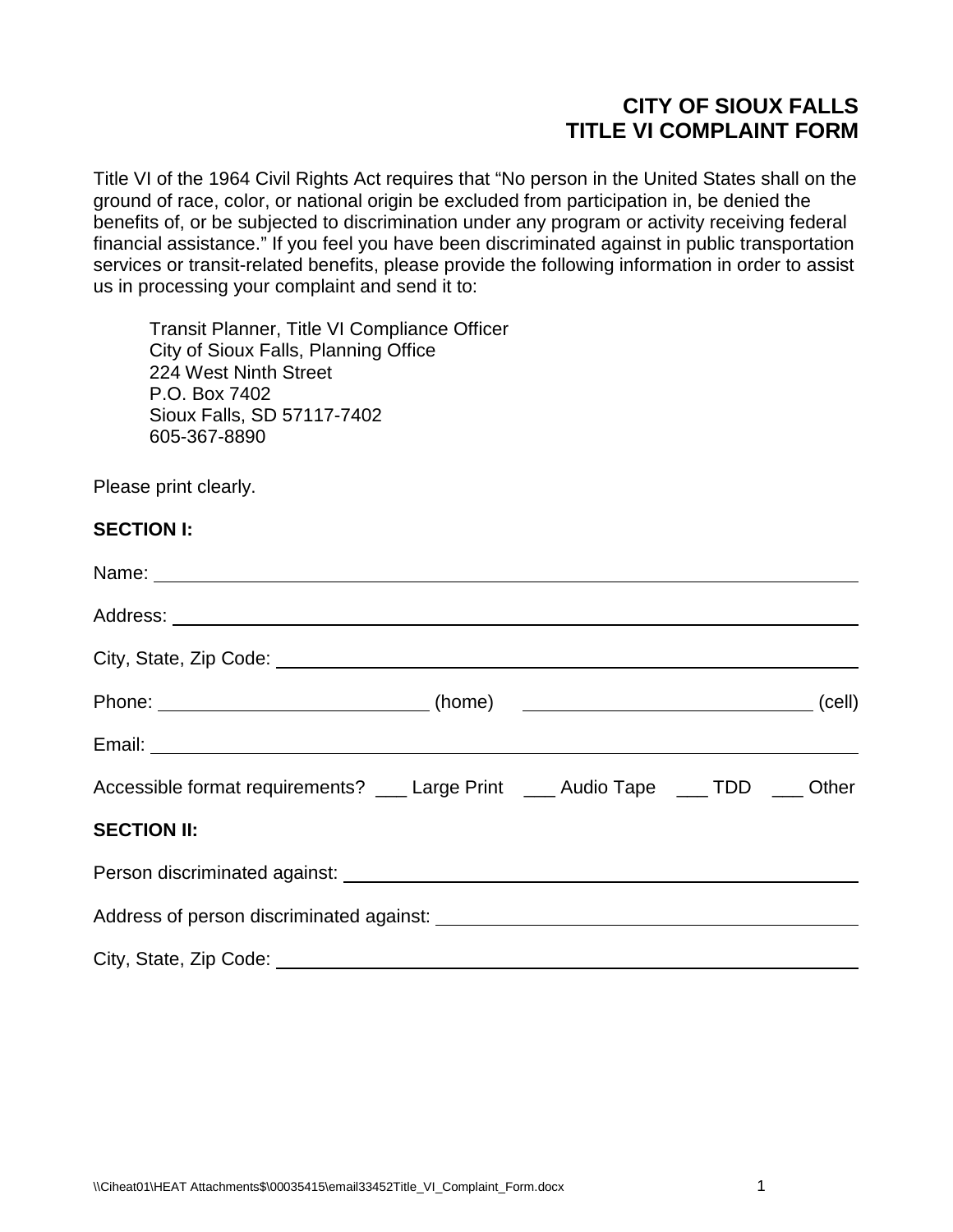# **SECTION III:**

Please indicate why you believe the discrimination occurred.

Race

**Color** 

**National Origin** 

What was the date of the alleged discrimination (Month, Day, Year)?

Where did the alleged discrimination take place? <u>entitled and the set of the set of the set of the set of the set of the set of the set of the set of the set of the set of the set of the set of the set of the set of the s</u>

Please describe, as clearly as possible, the circumstances as you saw it and why you believe you were discriminated against.

Please list all persons involved and any witnesses with their names and phone numbers (if known).

## **SECTION IV:**

Have you previously filed a Title VI complaint with this agency? \_\_\_\_\_ Yes \_\_\_\_\_\_ No

## **SECTION V:**

Have you filed this complaint with any other federal, state, or local agency or with any federal or state court? \_\_\_\_ Yes \_\_\_\_ No

If yes, check all that apply:

**EXECUTE:** Federal agency **EXECUTE:** State agency

Loom Federal court **Loom Court** State court

\_\_\_\_ Local agency